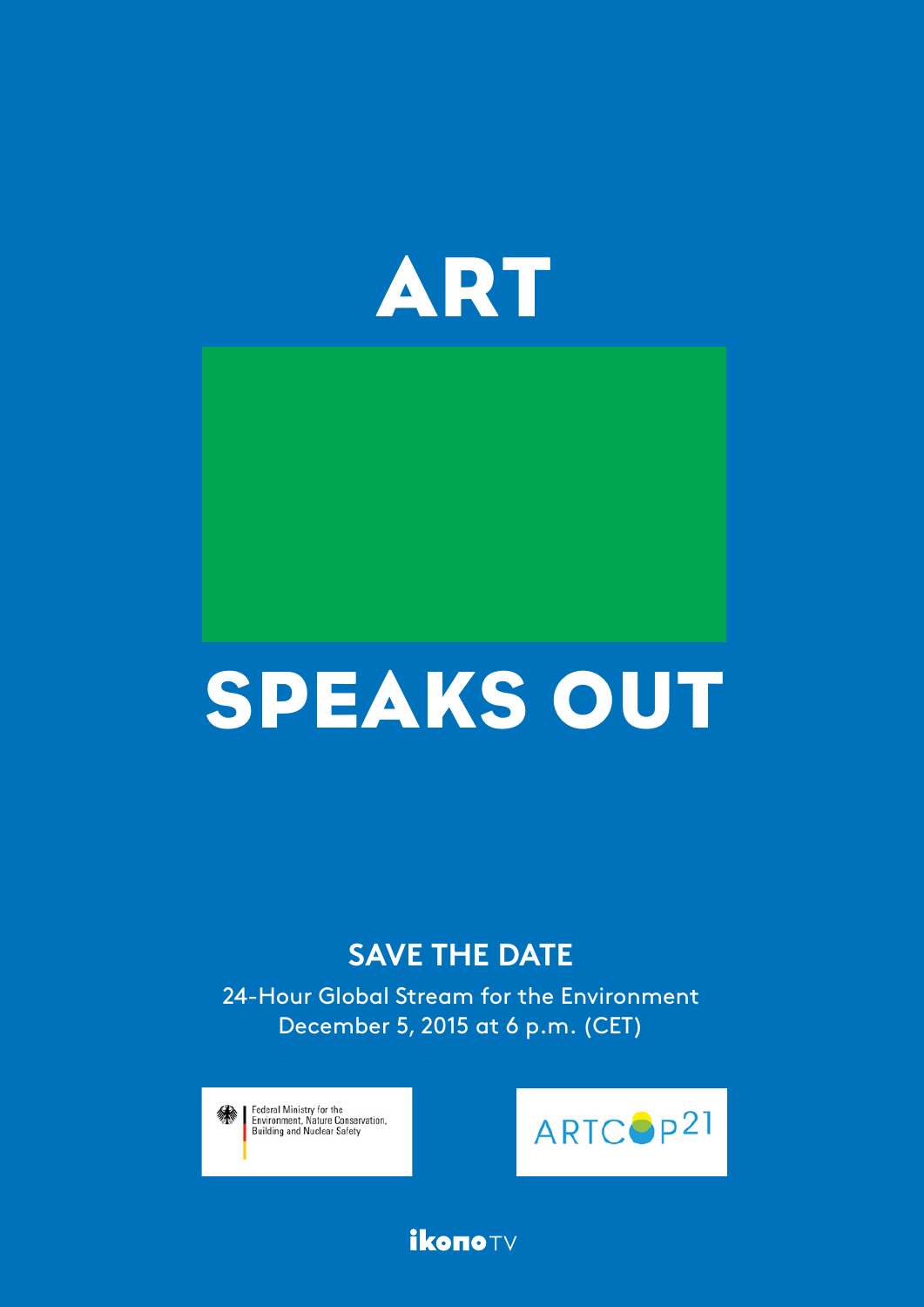# ART SPEAKS OUT

# ikonoTV's official ArtCop21 event

On the occasion of the [UN Climate Conference COP21](http://www.cop21paris.org) in Paris, ikonoTV broadcasts its 24-hour special program Art Speaks Out worldwide, an on-air exhibition of international video works about environmental issues. The global event is part of **[ArtCop21](http://www.artcop21.com)**, the official cultural program of the UN Climate Conference in Paris.

ikonoTV is pleased to announce the participation of prominent international artists including Olafur Eliasson, AK Dolven, Janet Laurence, Su Rynard, Antti Laitinen, Ursula Biemann, Isabelle Hayeur and many more.

#### At Art Speaks Out,

over 60 artists present more than 150 works that reflect urgent global issues such as ecological devastation and climate change, using art's emotional potential to create a collective awareness for these serious concerns.

Embedded in this high-caliber stream of international video works, Art Speaks Out dedicates special selections to [Magnum Photos,](http://www.magnumphotos.com) [Blinkvideo,](http://www.blinkvideo.de) DSL collection, [MOMENTUM,](http://momentumworldwide.org/exhibitions/current-exhibition/) and guest curator Kathy Rae Huffman.

We are pleased to announce our cooperation with the

[German Federal Ministry for the Environment, Nature Conservation, Building and Nuclear Safety.](http://www.bmub.bund.de) 

Art Speaks Out will be a 24-hour global event, broadcast exclusively on ikonoTV. It can be seen free of cost all over the world: via web stream (www.ikono.tv) on every mobile, PC, or tablet on every SmartTV with the free ikonoTV application.

It will run uninterruptedly from:

#### [Saturday, December 5th, 6 p.m. until Sunday, December 6th, 6 p.m. \(CET\).](http://artspeaksout.ikono.tv/home)

[Official Art Speaks Out Website](http://artspeaksout.ikono.tv/home)

#### Art Speaks Out special projects:

Art Speaks Out will be screened at [Istanbul Modern](http://www.istanbulmodern.org/en) as part of the exhibition TILL IT'S GONE January 13th - June 5th, 2016 and highlighted in their preliminary program from December 22nd, 2015.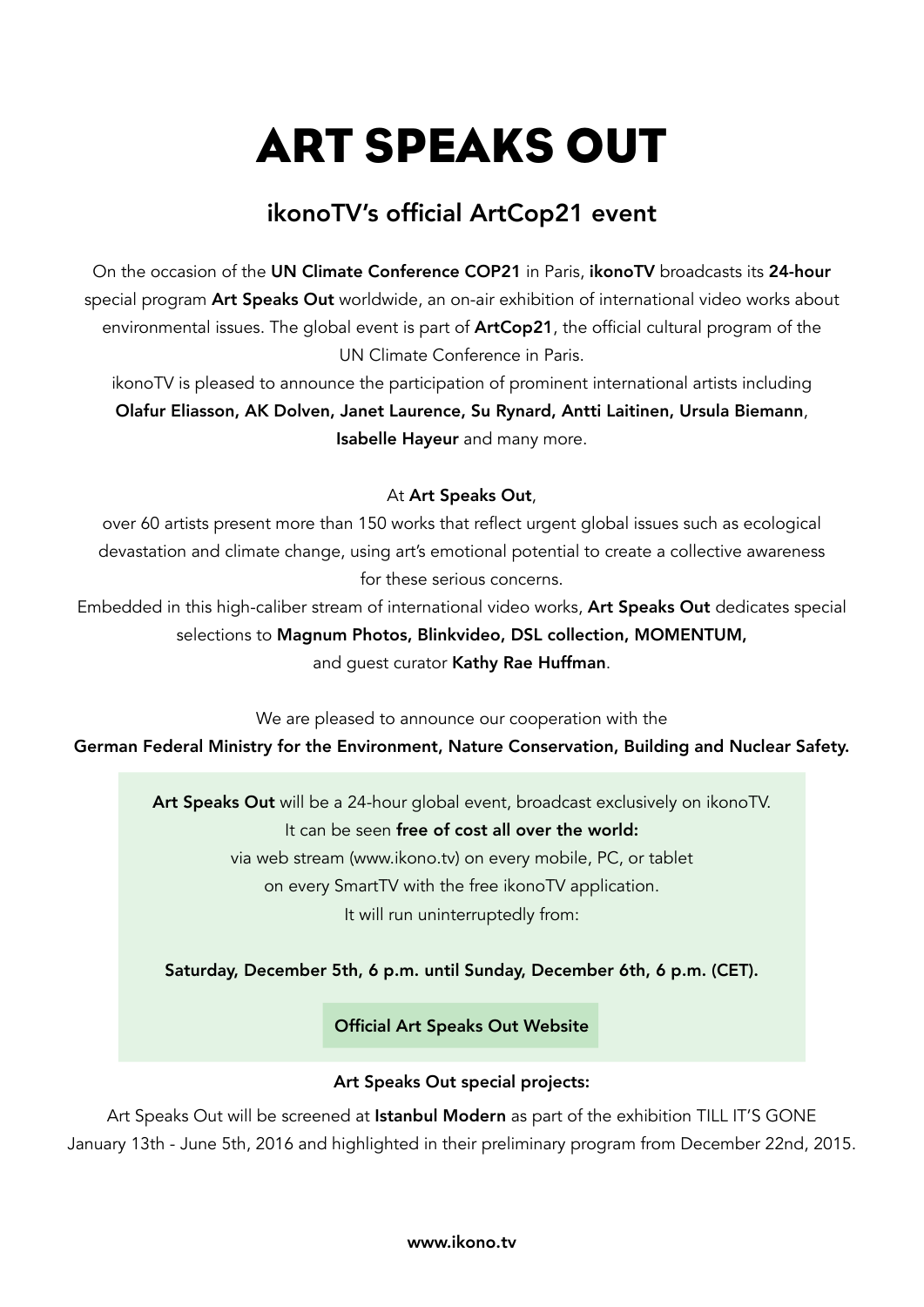# ART SPEAKS OUT

## Curated by Vanina Saracino

The on-air video art exhibition Art Speaks Out presents five curated sections of video works about environmental issues, which build up a *crescendo* of concern and disquiet. The exhibition guides us through different emotions and degrees of urgency (Contemplation, Concern, Anxiety, Fear and Hope), which are disclosed in a recurring way during the show.

> Art Speaks Out features over 60 international artists and over 150 artworks and gives Carte Blanche to 1 quest curator: Kathy Rae Huffman 2 collections: DSL collection, MOMENTUM 2 organizations: Blinkvideo, Magnum Photos

These guests will curate and present their own selection within the Art Speaks Out program.

#### Participating Artists:

Olafur Eliasson, Antti Laitinen, AK Dolven, Janet Laurence, Ursula Biemann, Su Rynard, Isabelle Hayeur, Enrique Ramirez, Markus Hoffmann, Simon Faithfull, Nicolas Rupcich, Ubermorgen, Gwen MacGregor, Jeffrey Peakall, Romy Pocztaruk, Ahmet Albayrak, Kerem Ozan Bayraktar, Daniel Beerstecher, Shingo Yoshida, Eelco Brand, Carlos Casas, Arjen de Leeuw, Beth Derbyshire & Ulrike Haage, Kota Ezawa, Wobbe F.Koning, Catherine Gfeller, Anna Lena Grau, Joe Hamilton, Olaf Holzapfel, Oto Hudec, William Lamson, Clare Langan, Tamara Lorenz, Thomas Porett, Qiu AnXiong, Orit Raff, Johanna Reich, Linda Sanchez, Wang Sishun, Xue Song, Michele Spanghero, Joon Sung, Myriam Thyes, Lisa Weber, Isadora Willson Gazmuri, Ayako Yoshimura, Con.Tatto, Fisher&Rice, Sandra Boeschenstein.

#### With the participation of Magnum photographers:

Bieke Depoorter, Chien-Chi Chang, Jerome Sessini, Jonas Bendiksen, Michael Christopher Brown, Moises Saman, Paolo Pellegrin, Sohrab Hura, Stuart Franklin, Thomas Dworzak.

#### Selected Artists of the Art Speaks Out open call:

Gianluca Abbate, Yoshiyuki Katayama, Anna Macleod, Jordan L Rodgers, Arya Sukapura Putra, Katy Unger, Gonzaga Gómez-Cortázar Romero and David Cass, Müge Yildiz, Simone and Max.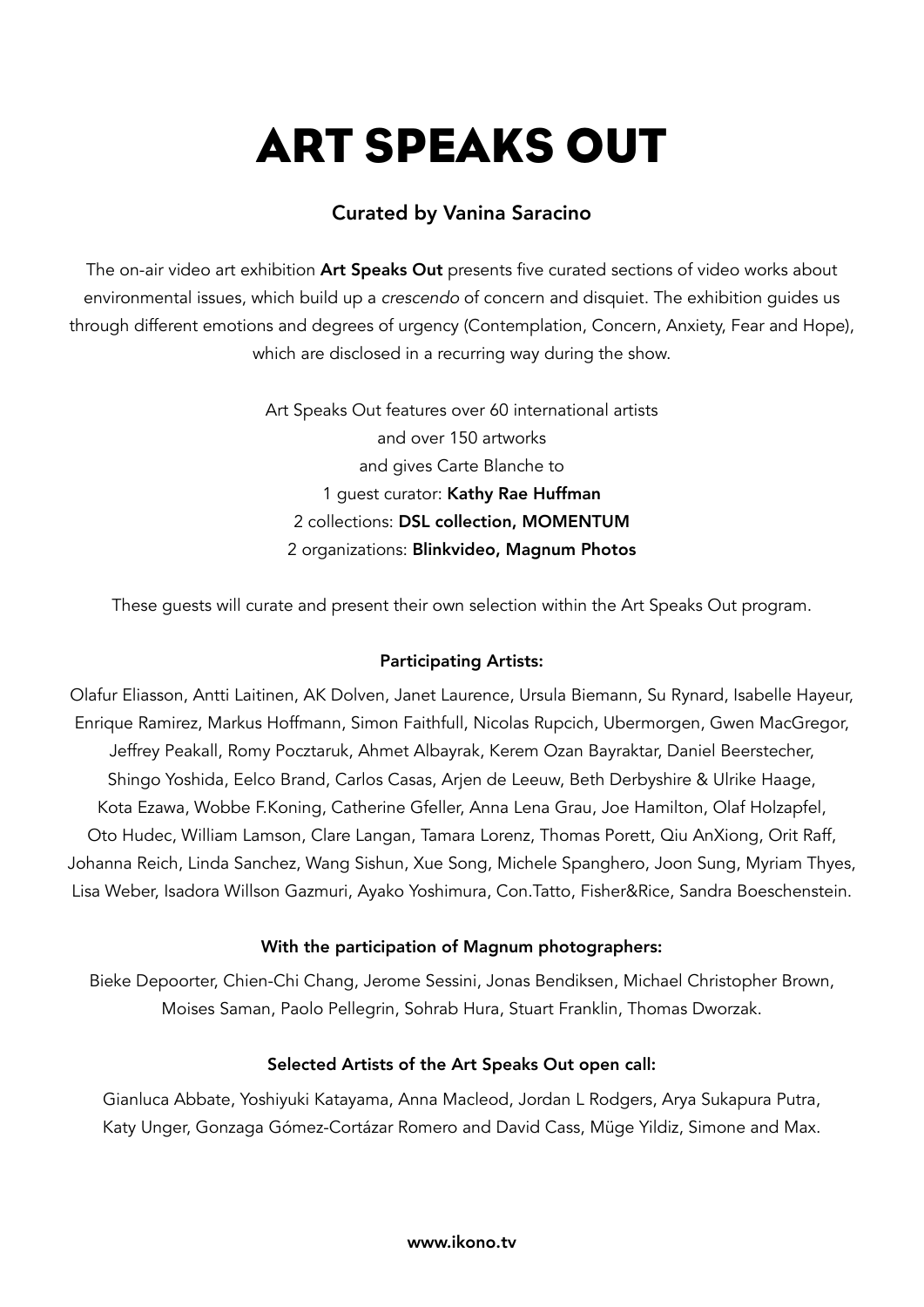#### PARTICIPATING ARTISTS TO HIGHLIGHT:

#### URSULA BIEMANN

#### Lives and works in Switzerland

Ursula Biemann is an artist, writer, and video essayist. Her artistic practice is strongly research-oriented and involves fieldwork in remote locations where she investigates climate change and the ecologies of oil and water. [Biemann received the 2009 Prix Meret Oppenheim, the national art award of Switzerland. She is on the board of](www.geobodies.org)  the academic journal Geo-Humanities and is a member of the Zurich art commission.

#### OLAFUR ELIASSON

Lives and works in Germany

[Olafur Eliasson is a Danish-Icelandic artist known for sculptures and large-scale installation art employing](www.olafureliasson.net)  elemental materials such as light, water, and air temperature to enhance the viewer's experience.

#### ISABELLE HAYEUR

Lives and works in Canada

[Her work is situated within a critical approach to the environment, urban development and to social conditions.](http://isabelle-hayeur.com)  Isabelle Hayeur's works have been widely shown. She has participated in many major public shows worldwide; in 2010 and 2014, her work was included in the Canadian Biennial at the National Gallery of Canada.

#### MARKUS HOFFMANN

#### Lives and works in Germany

[Markus Hoffmann studied in the class of Olafur Eliasson at UdK Berlin. Both his own and cooperative works](http://www.markushoffmann.cc)  (created with the collective DAS NUMEN) are already represented in international museums and other art institutions. Hoffmann's work is driven by a fascination for natural processes; he enables spectators to experience, through art, natural phenomena that are usually withdrawn from our perception.

#### ANTTI LAITINEN

Lives and works in Finland

[Antti Laitinen represented Finland at the 55th Venice Biennale this year in the Alvar Aalto Pavilion. His works](www.anttilaitinen.com)  can be found in the collections of Kiasma, the Helsinki Museum of Art, and Saatchi Gallery.

#### JANET LAURENCE

Lives and works in Australia

Janet Laurence's work echoes architecture while retaining organic qualities and a sense of instability and [transience. Her work occupies the liminal zones of art, science, imagination and memory. It is presented in the](www.janetlaurence.com)  frame of MOMENTUM's Carte Blanche for Art Speaks Out.

#### SU RYNARD

Lives and works in Canada

[Su Rynard is an award-winning filmmaker and multimedia artist. Her interest in ecology, natural history and](http://surynard.com)  science has inspired her recent projects including the documentary *The Messenger,* which won several film awards.

[www.ikono.tv](http://www.ikono.tv)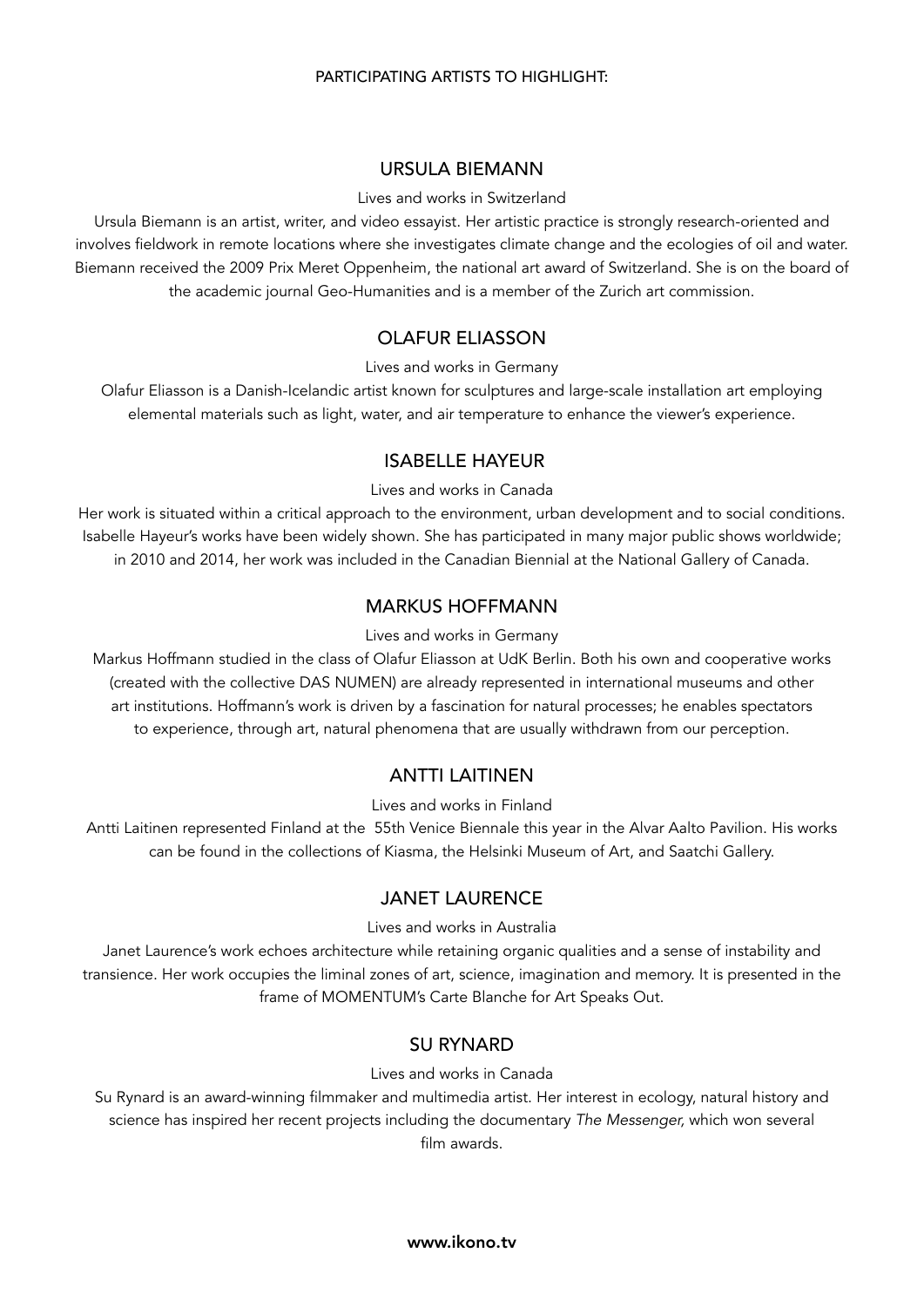#### PROGRAM OVERVIEW:



© Antti Laitinen, *Voyager*, 2008



© Arjen de Leeuw, *Act,* 2012



© Nicolas Rupcich, *EDF,* 2013

© Ursula Biemann, *Deep Weather*, 2013



© Yoshiyuki Katayama, *Umwelt,* 2015

Act 1

**CONTEMPLATION** 

Duration: 2:15 h approximately +Carte Blanche to MOMENTUM Duration: 0:45 h

# Act 2

**CONCERN** Duration: 2:15 h approximately +Carte Blanche to DSL Collection Duration: 0:25 h

#### Act 3 ANXIETY

Duration: 2:15 h approximately +Carte Blanche to Kathy Rae Huffman Duration: 0:30 h

## Act 4 FEAR Duration: 2:10 h approximately

+Carte Blanche to Magnum Photos Duration: 0:15 h

## Act 5

**HOPE** Duration: 2:15 h approximately +Carte Blanche to Blinkvideo Duration: 0:30 h +Special Program: Olafur Eliasson